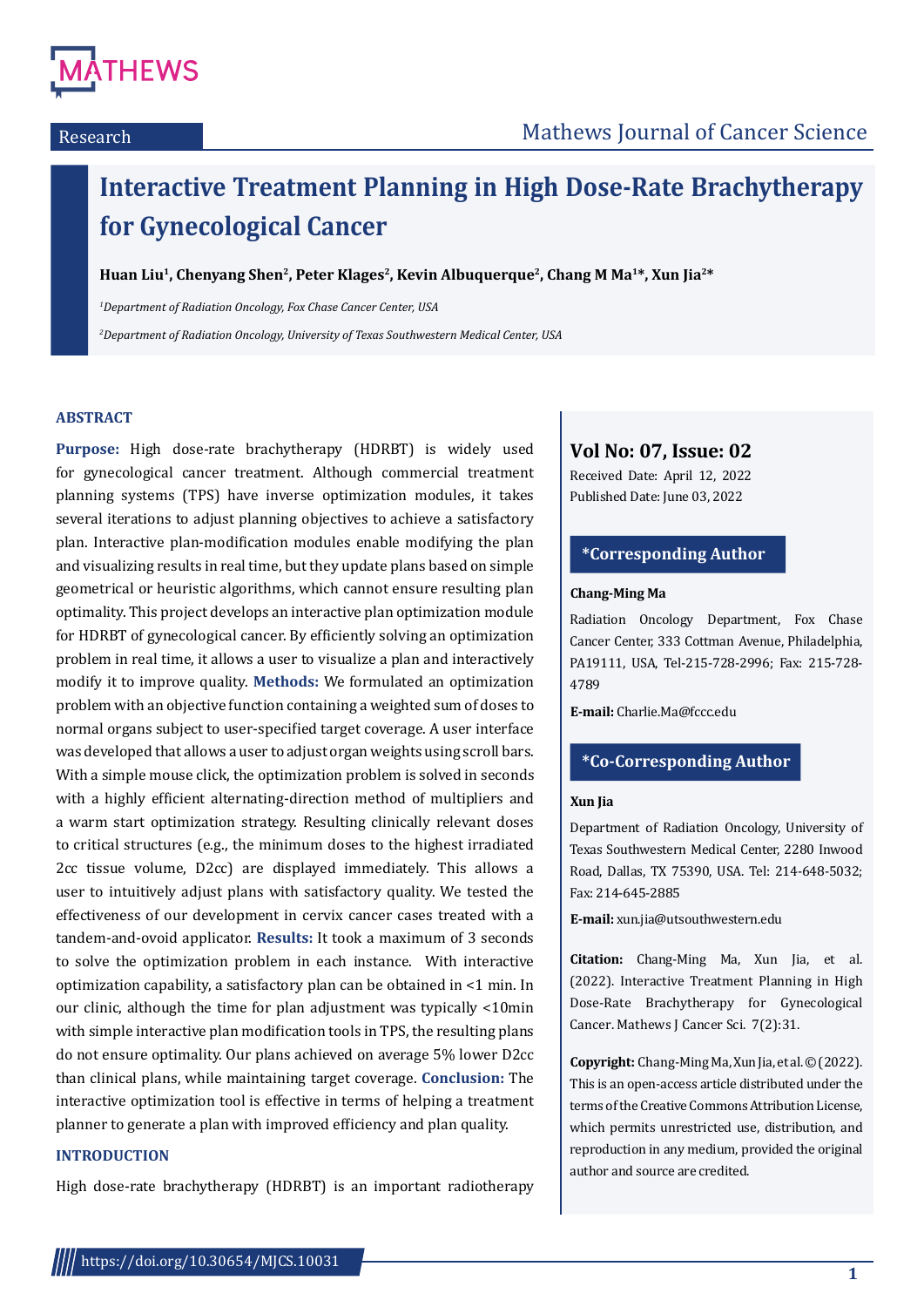modality for the management of gynecological cancer. It delivers radiation by placing an applicator in the target area and using a motor-controlled radioactive source to dwell in a series of planned positions with preset times. The highly conformal dose distribution has clearly demonstrated its clinical advantages, such as better local control [1] and improved cancer cure rates [2].

Treatment planning is a crucial step for the success of HDRBT, which critically affects the plan quality. In a typical clinical setting, the planner is required to complete the treatment planning process in a short time frame [3] in a high-stress environment. Hence, it is of central importance to have an effective treatment-planning tool for the planner to quickly navigate the solution space and obtain the appropriate solution meeting the physician's requirements.

There are currently two main approaches in existing commercial treatment planning systems (TPS). The first is inverse treatment plan optimization. The treatmentplanning problem is formulated as an optimization problem. The planner can specify planning objectives through an interface and launch the optimization process. After assessing the resulting solution quality with the physician, the planner makes decisions about modifying the planning objectives and re-launches the optimization process. This process continues until a satisfactory plan is obtained. This approach ensures Pareto optimality of the resulting plan [4]. Nonetheless, due to the iterative nature and the relatively lengthy period of time to solve the optimization problem each time, the overall process is time-consuming. This is further exacerbated by the fact that the physician typically cannot wait for the planner to adjust planning objectives due to his busy schedule, and hence, leaves the planning room frequently. As a consequence, the additional time of locating the physician to consult about the plan quality further slows the process. The second typical approach in current TPS is to interactively modify the plan and observe resulting plans immediately. Due to computational challenges, the plan modification is implemented by simple and non-optimization based approaches. For instance, the dose shaper tool in the BrachyVision system (Varian Medical Systems, Palo Alto, CA) allows the planner to drag isodose lines. The dwell time is updated according to geometrical distances between mouse positions and the dwell positions. While this is simple and allows the user to see changes in real time, Pareto optimality of the resulting plan cannot be guaranteed. We recently conducted a retrospective analysis of 96 plans for cervical cancer patients treated with HDRBT using a tandem-andovoid applicator. It was found that the clinically delivered plans, which were obtained using the dose shaper tool, can be further improved. On average, if inverse optimization were carefully performed, the minimum doses to the highest irradiated 2cc tissue volume  $(D_{2cc})$  can be further reduced for the bladder, rectum, and sigmoid by 5.41%, 14.7%, and 5.21% and the maximum reductions were 47.1%, 59.9%, and 45.9%, respectively [5], without compromising target coverage. As the D2cc values are indicators of treatment toxicity [6], the reductions translate into clinical benefits in terms of average reduction of toxicity rates of bladder, rectum, and sigmoid by 3.81%, 6.15%, and 5.27%, and the maximum reduction 24.53%, 58.22%, and 69.54%, respectively.

In light of the need for an effective treatment-planning tool to quickly generate high-quality treatment plans, a pioneer study was conducted to develop an interactive multiobjective optimization approach [7]. It employed an existing optimization tool, NIMBUS [8], to solve a multi-objective optimization problem in an interactive manner. During the planning process, the planner classifies objective functions of the observed plan and gives preference information about how the current solution should be improved. Based on this preference, a sub-problem is formulated, which is solved with an appropriate optimizer to generate the next solution. While the effectiveness of this method has been demonstrated in two example test cases, the use of NIMBUS restricted the decision making to be based on objective function values. In their study, the objective function value does not clearly link to clinical objectives, such as  $D_{2cc}$  [9,10]. In addition, it takes several minutes each time to solve the non-convex subproblem, which deteriorates the interactivity between the planner and the planning system and impedes the overall workflow.

In this paper, we report our development on a new interactive optimization-based planning tool, as part of the AutoBrachy system developed at our institution [11-13]. In this tool, we formulated an optimization problem with organ weights adjustable by the planner via an interface. We further developed an efficient numerical algorithm to solve the optimization problem, such that the results can be obtained in a few seconds and the clinically relevant  $D_{2cc}$  values are displayed to facilitate the planner to adjust the parameters. This tool is expected to help the planner to quickly navigate the solution space and reach the targeted high-quality plan efficiently.

#### **METHODS AND MATERIALS**

#### **1. Optimization problem**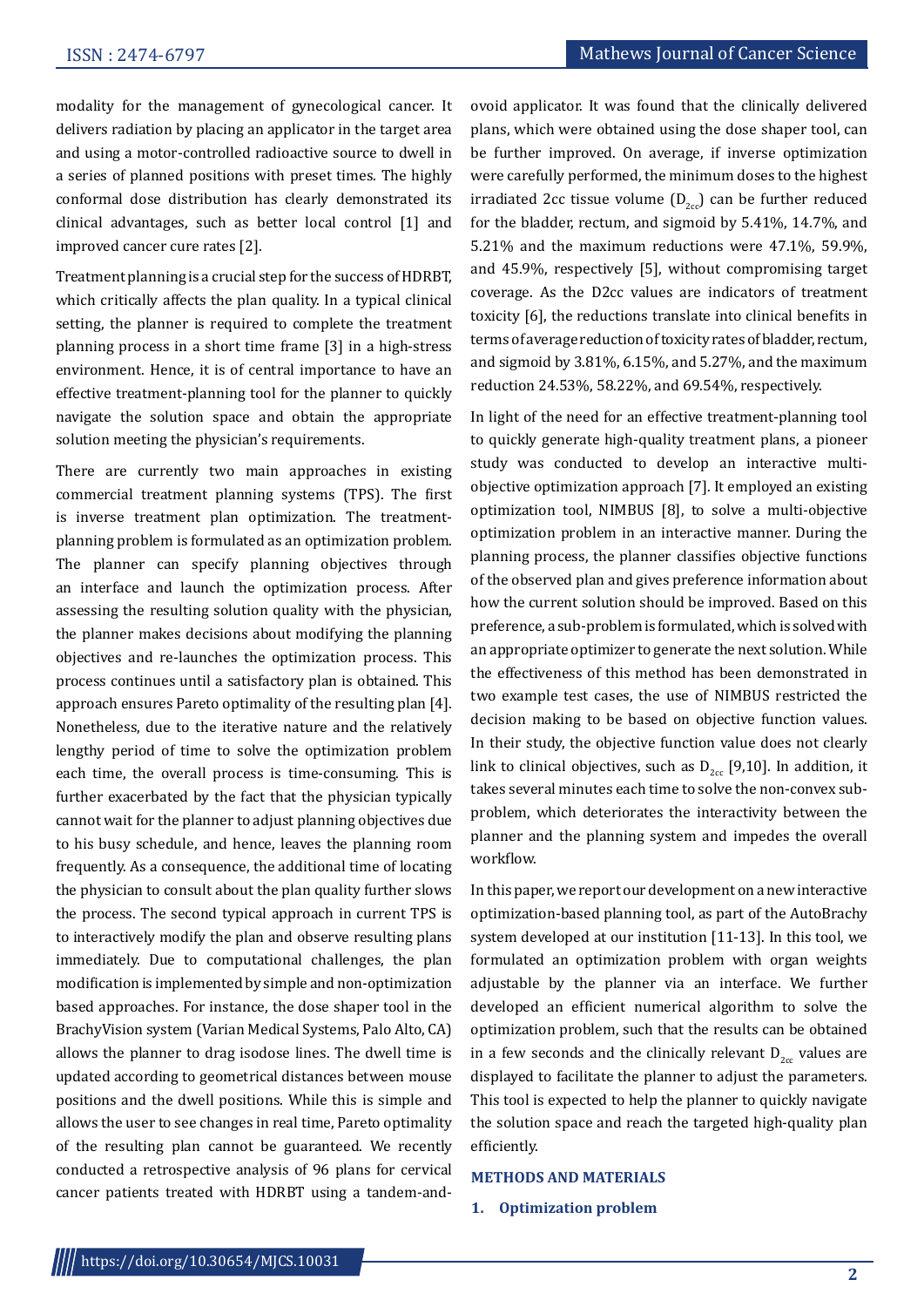The aim of HDRBT treatment planning for gynecological cancer is to obtain a plan with sufficient tumor coverage while maintaining dose to organs at risk (OAR) to an acceptable level. In our clinic, the tumor coverage is quantified by the minimum dose received by 90% of the clinical target volume (CTV),  $D_{90}$ , and the OAR dose is by  $D_{2cc}$ . Typical organs considered include bladder, rectum, sigmoid colon, and small bowel.

With this in mind, we consider an optimization problem as

$$
t = \underset{t}{\text{argmin}} \sum_{i} \frac{\lambda_{i}}{2} ||M_{OAR}^{i}t||_{2}^{2} + \frac{1}{2} ||t||_{2}^{2},
$$
\n
$$
s.t. D^{CTV} = M_{CTV}t, D^{CST} = M_{CST}t
$$
\n
$$
{}^{1}D_{90}^{CTV} = \alpha p,
$$
\n
$$
{}^{2}D^{CST} \in [0.8p, 1.4p],
$$
\n
$$
t \in [0, t_{max}],
$$

where  $\boldsymbol{t}$  is the dwell time to be determined.  $\boldsymbol{\mathsf{M}}_{\mathsf{OAR}}^{\mathsf{I}},\,\boldsymbol{\mathsf{M}}_{\mathsf{CTV}^{\prime}}$  and  $M_{\text{cstr}}$  denote the dose deposition matrices of the ith OARs, to CTV, and to voxels at certain locations that are defined for clinical consideration, respectively. These matrices are calculated based on the Task Group report number 43 of The American Association of Physicists in Medicine (AAPM). For those voxels defined for clinical consideration corresponding with  $M_{\text{cstr}}$  two sets of points are labeled. One set of points is in a parallel to the ovoid applicator, and the dose they receive is constrained by physicians to prevent metastasis of tumor to those regions. The other set of points is defined as a surface near the tandem tip to regulate the dose pattern to a pear shape.  $\lambda_{\text{i}}$  is the weighting factor of the ith OAR and  $\alpha$ is a parameter close to unity, specifying the desired tumor coverage. *p* is the prescription dose. These parameters are adjusted by the planner to yield a satisfactory plan. This optimization problem contains a box constraint for the dwell time. In addition, the range of dose matrix of empirical constraints is [0.8 *p*,1.4 *p*] during the optimization.

To solve this objective function, we employed the Alternating Direction Method of Multipliers. Let  $\hat{M} = \begin{pmatrix} M_{PTV} \\ M_{CST} \end{pmatrix}$ ,  $x =$ ,

 $\binom{D^{PTV}}{D^{CST}}$  the augmented Lagrangian function of the optimization problem is as follows:

$$
L(\mathbf{t}, \mathbf{x}, \mathbf{\Gamma}) = \sum_{i} \frac{\lambda_{i}}{2} ||M_{OAR}^{i} \mathbf{t}||_{2}^{2} + \frac{1}{2} ||\mathbf{t}||_{2}^{2} + \frac{\beta}{2} ||\hat{M}\mathbf{t} - \mathbf{x}||_{2}^{2}
$$
  
+  $\langle \mathbf{\Gamma}, \hat{M}\mathbf{t} - \mathbf{x} \rangle + \delta_{1}(\mathbf{x}) + \delta_{box}(\mathbf{t})$  (2)

For iteration number  $k=0,1,...,N$ , t sub-problem (formula 3, 4) and  $x$  sub-problem (formula 5, 6) need to be solved, then update  $\Gamma$  using formula 7. A linear solver called the conjugate gradient method is used to solve  $t$  sub-problem. When solving the x sub-problem, constraints 1 and 2 need to be ensured. The solving process will be terminated when the number of iterations is greater than  $10<sup>3</sup>$  or the difference of norm of time vector between two iterations is less than 10-3.

$$
\left(\sum_{i} \lambda_{i} M_{OAR}^{i} \mathbf{M}_{OAR}^{i} + I + \beta \hat{M}^{T} \hat{M}\right) \mathbf{t}^{k + \frac{1}{2}} = \beta \hat{M}^{T} \mathbf{x}^{(k)} - \hat{M}^{T} \mathbf{\Gamma}^{(k)} \qquad (3)
$$

$$
\left| \mathbf{0}, \quad \text{if } \left[ \mathbf{t}^{(k + \frac{1}{2})} \right] < 0
$$

$$
\boldsymbol{t}^{(k+1)} = p \text{ roj}_{\text{box}} \left\{ \boldsymbol{t}^{\left(k+\frac{1}{2}\right)} \right\}, \boldsymbol{i} \text{.} \boldsymbol{e}. \left[ \boldsymbol{t}^{(k+1)} \right]_{i} = \begin{cases} 0, & \text{if } \left[ \boldsymbol{t}^{\left(k^{2} \right)} \right]_{i} < 0 \\ t_{\text{max}}, & \text{if } \left[ \boldsymbol{t}^{\left(k^{2} \right)} \right]_{i} > t_{\text{max}} \\ \left[ \boldsymbol{t}^{\left(k+\frac{1}{2}\right)} \right]_{i}, & \text{otherwise} \end{cases}
$$

$$
x^{\left(k+\frac{1}{2}\right)} = \hat{M}t^{\left(k+1\right)} + \frac{\Gamma^{\left(k\right)}}{\beta} \tag{5}
$$

$$
x^{(k+1)} = \text{proj}_{1,2} \left\{ x^{\left(k + \frac{1}{2}\right)} \right\} \tag{6}
$$

$$
\Gamma^{(k+1)} = \Gamma^{(k)} + \beta(\hat{M}t^{(k+1)} - x^{(k+1)})
$$
(7)

#### **2. Interface design and workflow**

We developed the following workflow and interface to integrate the optimization problem into clinical practice. Before the optimization, patient geometries, including structures of target and OARs and dwell positions within the applicator, were generated with BrachyVision. Subsequently, the data is exported to our system via DICOM-RT (Digital Imaging and Communications in Medicine, radiation therapy extension). To facilitate treatment planning, we developed an interactive optimization interface using C# to interactively optimize the treatment plan.

Before optimization, the dose rate matrix of all selected points should be entered into the program to do the initialization. When the optimization program is started, an interactive optimization interface (IOI), as shown in figure 1, pops up for treatment planner. The left side of the interface is a region for the definitions of organ weighting factors and CTV coverage. The five axes of a regular pentagon represent CTV and four OARs respectively. There are five-line segments connecting the center point of the pentagon with the corresponding vertices. Five sliders are put on the line segments respectively. When the treatment planner defines the weighting factors for CTV and OARs, he simply needs to drag the corresponding sliders. The weighting factor will vary from minimum to maximum when a slider is dragged from center to vertices. In the optimization model, the range of the weighting factors of target and OARs is [0.8,1.2] and [0,0.3] respectively. The slider bar for OARs is in log scale. Moreover, a treatment planner can also directly input the value into the corresponding textbox, making the adjustment more efficient in the situation where a slight variation can cause a big change for optimization results.

Once weighting factors of CTV and OARs are determined,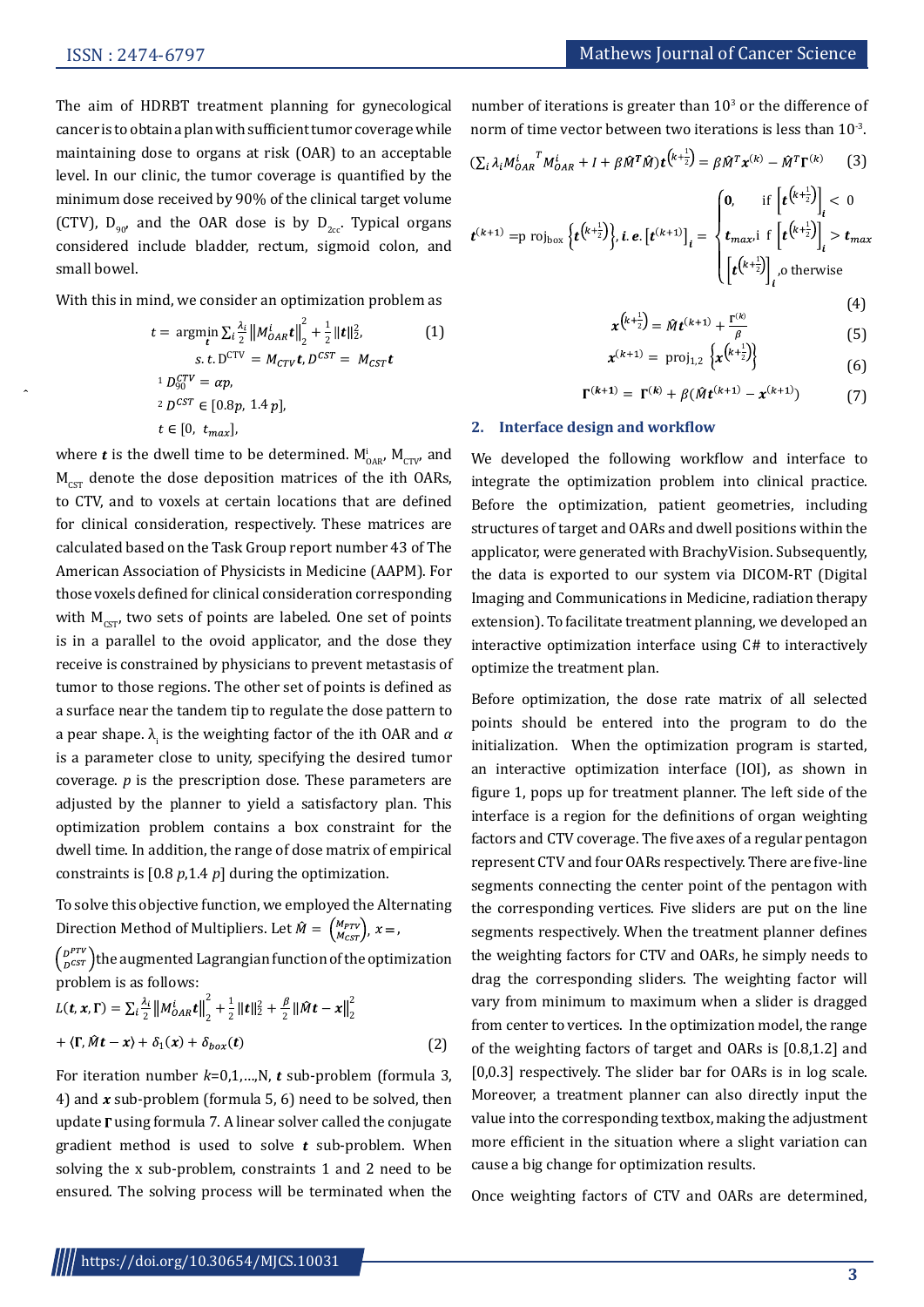the optimization bar is clicked, and subsequently the right side of the interface presents the current plan with the value of D90 for CTV and D2cc for OARs in 2 seconds. The treatment planner checks whether the current optimization plan is satisfactory according to the D2cc value for specified OARs. If the current plan fulfills clinical requirements, the optimization is terminated. Otherwise, the planner adjusts the weighting factors iteratively, until obtaining an optimal plan. Upon completion, the resulting plan is transferred to the clinical TPS BrachyVision via DICOM-RT data.





#### **3. Testing cases**

Two clinical examples of seeking dwell time matrix of the source in gynecologic cervix cancer treatment were chosen to test the accuracy and efficiency of IOI. The tandem and ovoid (T&O) applicator Fletcher-Suit was used to deliver the source radiation. In the first example (patient A), there are 21 possible dwell positions (resolution of 5 mm in three applicators), and the prescription dose is 580 cGy. In the second example (patient B), there are 22 possible dwell positions (resolution of 5 mm in three applicators), and the prescription dose is 600 cGy. The dose voxel resolution of these two patients is 1.17 mm\*1.17 mm\*2.00 mm. The computational platform is a standard desktop computer

with CPU processor Inter(R) Core (TM) i7-9700K CPU @ 3.60GHz and memory 32 GB. The optimization speed can be further improved with parallel computation.

# **RESULTS**

# **1. Tandem and ovoid case**

For these two examples, before optimization, the treatment planner needed good protection for the bladder and rectum. In addition, for the purpose of comparison, the value of D90 for CTV was set the same as that of the approved clinical plan. During the optimization process, the D90 value for patient A and patient B was set to 589.49 cGy (1.016 pdose) and 604.46 cGy (1.090 pdose), respectively, and the weighting factors of OARs were constantly adjusted to make sure the D2cc values for bladder and rectum were as low as possible. In the interactive optimization interface, the treatment planner needed to simply increase the weight for the bladder and rectum and, meanwhile, decrease the weight for the sigmoid and small bowel. When the treatment planner ascertains that the D2cc value for OARs is satisfactory, the optimization is complete.

In order to check the accuracy of IOI, the final matrix of source dwell time obtained was imported into the clinical treatment planning system BrachyVision via DICOM-RT data (re-import plan). The  $D_{q0}$  value for CTV and  $D_{qcc}$  values for OARs and the dose volume histograms (DVH) for CTV and OARs obtained from IOI were compared with those obtained from the re-import plan in BrachyVision. Table 1 and Table 2 presented  $D_{q_0}$  values and  $D_{q_0}$  values for patient A and patient B, respectively. The difference of  $D_{q0}$  value and  $D_{qcc}$ values between the optimization plan and the re-import plan is within 2% for these two patient cases. Figure 2 show the DVH curves for CTV and OARs for patient A and patient B. The DVH curves of the optimization plan (dotted line) almost coincide with those of the re-import plan (solid line). Therefore, the dose results exported from IOI are accurate.

**Table 1.** Comparison of  $D_{90}$  for CTV and  $D_{2cc}$  for OARs between the optimization plan and the re-import plan in Eclipse for patient A.

| Items       | Target Quantity | Optimization | Eclipse     | Different |
|-------------|-----------------|--------------|-------------|-----------|
| Bladder     | $D_{2cc}$       | 4.439 Gv     | 4.474 Gv    | $-0.80\%$ |
| Sigmoid     | $D_{2cc}$       | 3.520 Gv     | 3.520 Gv    | $0.02\%$  |
| Rectum      | $D_{2cc}$       | 3.218 Gv     | 3.207 Gv    | 0.34%     |
| Small bowel | $D_{2cc}$       | 2.035 Gv     | $2.019$ Gv  | $-0.79\%$ |
| <b>CTV</b>  | $D_{90}$        | 589.280 cGv  | 592.169 cGv | $-0.49%$  |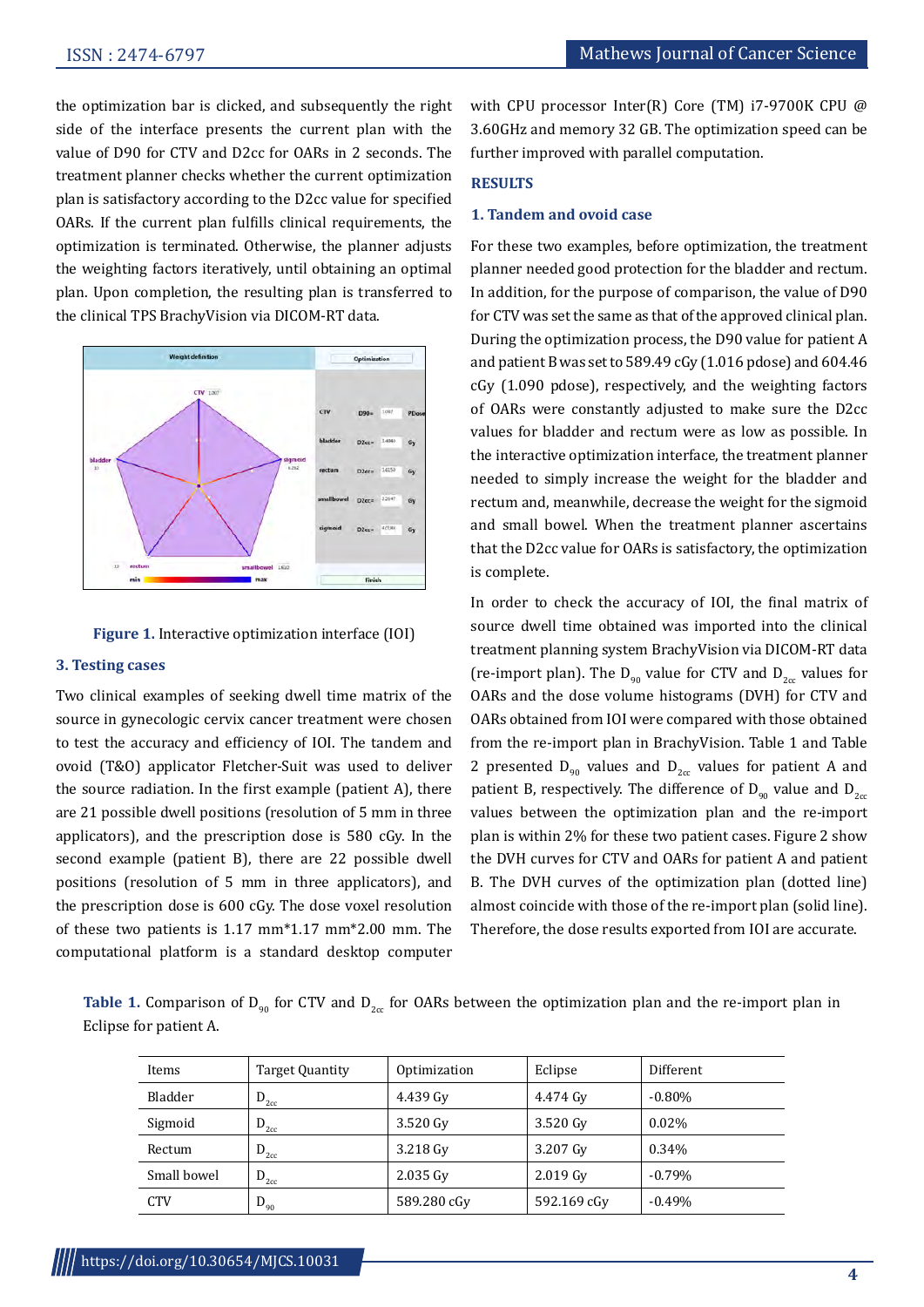**Table 2.** Comparison of D90 for CTV and D2cc for OARs between the optimization plan and the re-import plan in Eclipse for patient B.

| Items       | Target Quantity           | Optimization       | Eclipse     | Different |
|-------------|---------------------------|--------------------|-------------|-----------|
| Bladder     | $\mathbf{D}_{2\text{cc}}$ | 3.404 Gv           | 3.397 Gv    | $0.20\%$  |
| Sigmoid     | $\mathsf{D}_{2\text{cc}}$ | $4.019 \text{ Gy}$ | 3.947 Gv    | 1.80%     |
| Rectum      | $D_{\rm{2cc}}$            | $3.615$ Gv         | $3.660$ Gv  | $-1.20\%$ |
| Small bowel | $D_{\rm 2cc}$             | $2.255$ Gv         | $2.256$ Gv  | $-0.10%$  |
| <b>CTV</b>  | $D_{90}$                  | 604.440 cGy        | 602.087 cGy | 0.40%     |



**Figure 2.** Comparison of DVH curves of CTV and OARs between the plan generated from IOI and the re-import plan in Eclipse for patient A (left) and patient B (right).

### **2. Comparison with manual planning**

In order to test the efficiency, we compared the optimization plan with the clinically approved plan. In BrachyVision optimization tool, the treatment planner had to vary the weighting factors multiple times to find the optimum solution, and in most cases, did not know how to make modifications. Therefore, it took a long period of time to do the optimization using this procedure. Thus, the BrachyVison optimization tool was not in use in our institute but the treatment planner preferred the trial-and-error manipulation of dwell times and positions for treatment planning.

For comparison, the results of the optimization plan and clinically approved plan for patient A are presented in table 3 and figure 3 (left). When comparing the values in table 3, we can see that the doses to the sigmoid, rectum and small bowel in the optimization plan are much improved, while the dose to the bladder is slightly higher, with identical D90 values for CTV. It can be seen in figure 3 (left) that DVH values start to decline obviously faster using the optimization plan. Table 4 and figure 3 (right) demonstrate the results of the optimization plan and the clinically approved plan for patient B. We can see from table 4 that all OAR doses using the optimization plan are smaller than those for the clinically approved plan. Figure 3 (right) clearly shows that DVH values in the optimization plan also decline faster than those in the clinical plan. The time necessary to generate the plan using the IOI and trial-and-error method in BrachyVision is shown in table 5. Overall, compared to the trial-and-error method of manipulating dwell times and positions, the IOI can make treatment planning times shorter and improve the treatment quality of the treatment plan.

**Table 3.** Comparison of  $D_{q0}$  for CTV and  $D_{q0}$  for OARs between the clinically approved plan and the optimization plan for patient A

| Items       | Target Quantity | Clinical Plan      | <b>Optimization Plan</b> | Dose Reduction |
|-------------|-----------------|--------------------|--------------------------|----------------|
| Bladder     | $D_{2cc}$       | 4.372 Gv           | 4.439 Gv                 | 1.532%         |
| Sigmoid     | $D_{2cc}$       | 3.788 Gv           | 3.520 Gv                 | $-7.075%$      |
| Rectum      | $D_{2cc}$       | 3.385 Gy           | 3.218 Gv                 | $-4.934\%$     |
| Small bowel | $D_{2cc}$       | $2.150 \text{ Gv}$ | 2.035 Gv                 | $-5.349%$      |
| <b>CTV</b>  | $D_{90}$        | 589.486 cGy        | 589.280 cGy              | $-0.035%$      |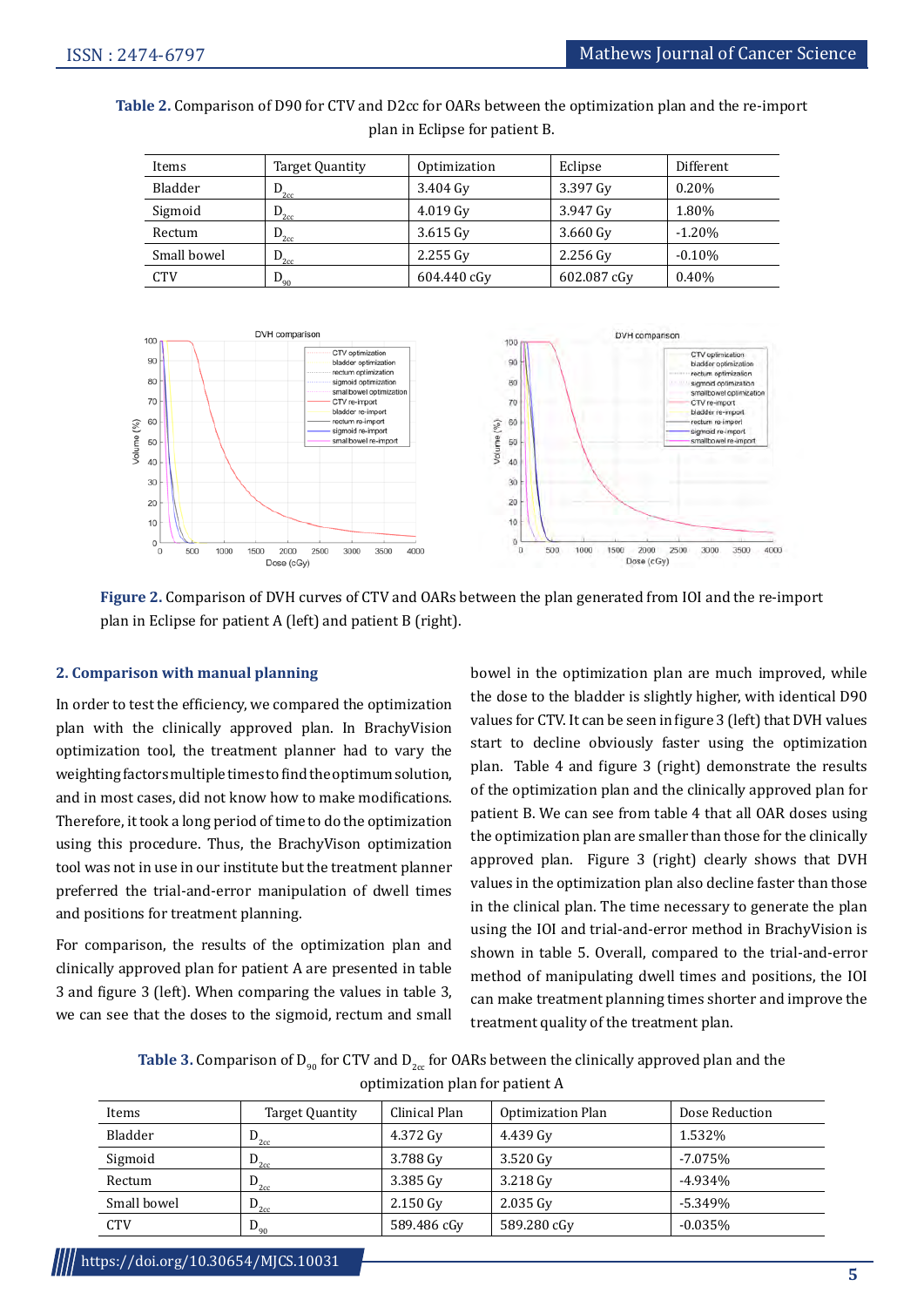| Items       | Target Quantity | Clinical Plan      | <b>Optimization Plan</b> | Dose Reduction |
|-------------|-----------------|--------------------|--------------------------|----------------|
| Bladder     | $D_{2cc}$       | 3.496 Gv           | 3.404 Gv                 | $-2.632\%$     |
| Sigmoid     | $D_{2cc}$       | 4.037 Gy           | $4.019 \text{ Gy}$       | $-0.446%$      |
| Rectum      | $D_{2cc}$       | 3.836 Gy           | $3.615$ Gv               | $-5.761%$      |
| Small bowel | $D_{2cc}$       | $2.690 \text{ Gy}$ | $2.255 \text{ Gv}$       | $-16.171\%$    |
| <b>CTV</b>  | $D_{90}$        | 604.459 cGv        | 604.440 cGv              | $-0.003\%$     |

**Table 4.** Comparison of  $D_{90}$  for CTV and  $D_{2cc}$  for OARs between the clinically approved plan and the optimization plan for patient B.



**Figure 3.** Comparison of DVH curves of CTV and OARs between the clinically approved plan and the optimization plan for patient A (left) and patient B (right).

**Table 5.** Comparison of CPU time for treatment planning between the clinically approved plan and the optimization plan for both patients.

| Clinical Plan<br>Items |                   | <b>Optimization Plan</b> |  |
|------------------------|-------------------|--------------------------|--|
| Patient 1              | $9.5 \text{ min}$ | $0.9$ min                |  |
| Patient 2              | $9.8 \text{ min}$ | $1.0 \text{ min}$        |  |

#### **DISCUSSIONS AND CONCLUSIONS**

In this paper, we proposed a novel approach IOI for volumetric HDRBT optimization. In this approach, both the fact of minimizing the dose for OARs and having a good dose coverage for CTV are considered in the model of optimization, and the treatment planner can search an optimal solution using an interactive method. In the process of optimization, the physicist interactively defines the weighting factors for CTV and OARs according to the physician's preference of protection for OARs. The clinical cared quantities, which include the  $D_{q0}$  for CTV and  $D_{qcc}$  for OARs, will be directly shown in the interactive interface. In this way, the physicist can intuitively judge if this optimization step is satisfactory. We have demonstrated that our interactive optimization method can make treatment planning times shorter and improve the quality of the treatment plans by two examples

of treatment planning for gynecological cervix cancer.

It takes about 1 minute to obtain a good quality plan using our method IOI, which is obviously faster than trial-anderror planning. The optimization efficiency can be further improved by adding graphics processing unit (GPU) into our current program.

This interactive optimization program is developed by visual C#, which is compatible with Eclipse Scripting API. We plan to integrate this interactive optimization interface with Eclipse through Eclipse Scripting API. As a result, when a physicist generates the patient geometry and begins the optimization, an API script of our optimization is called to complete the optimization and then the optimal solution for dwell time matrix is automatically imported into eclipse through API function. This integration will smooth the treatment